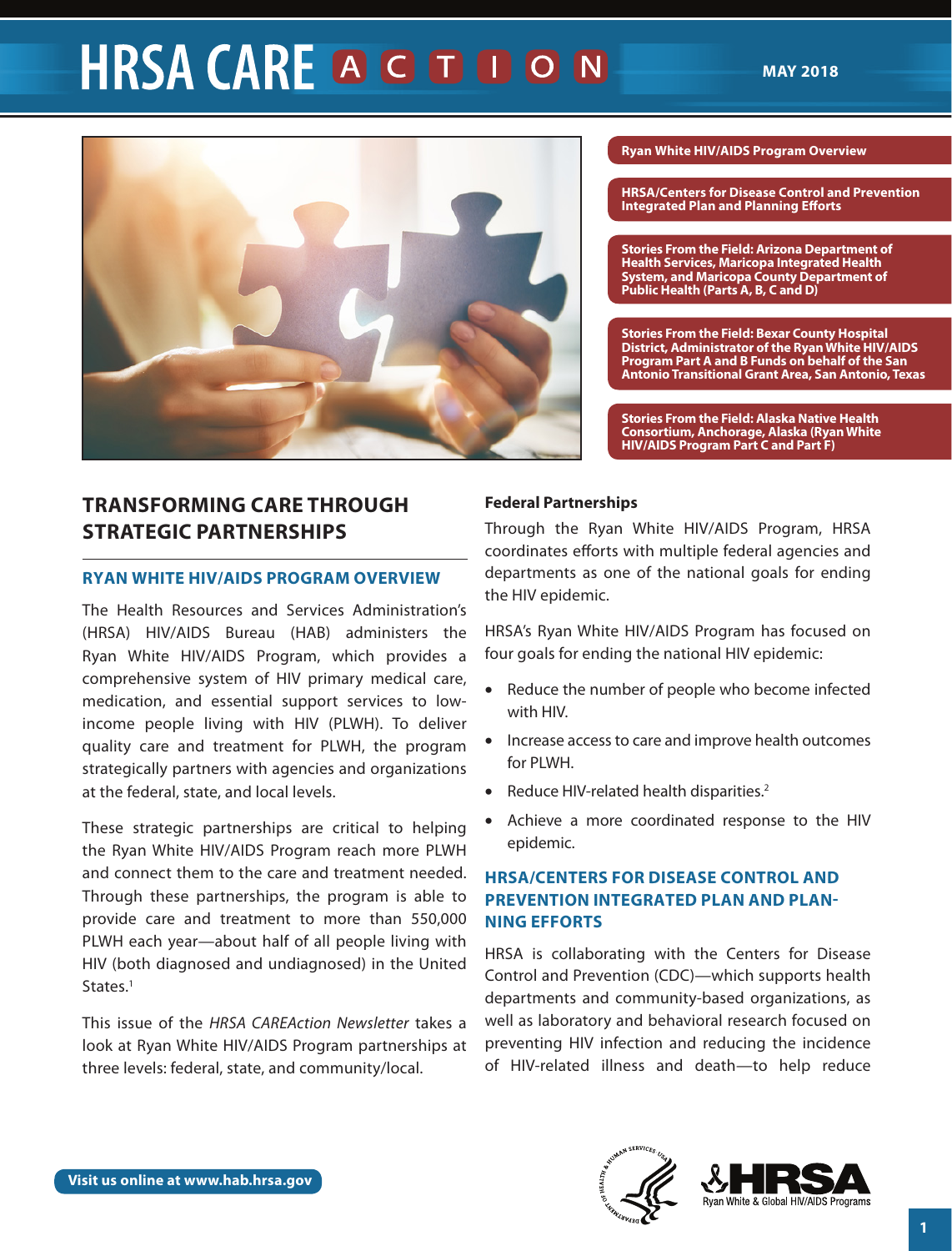# **DIRECTOR'S NOTE**

Partnerships at all levels are vital to the success of the Health Resources and Services Administration's (HRSA) Ryan White HIV/AIDS Program and its mission of ending the national HIV epidemic. Partnerships help agencies and organizations avoid duplication of effort and spending so they can run more effectively and efficiently, maintain accountability, and identify and address gaps in services to ensure more cohesive and comprehensive care services for people living with HIV (PLWH).

At the national level, the HRSA HIV/AIDS Bureau (HAB) partners with multiple federal agencies and departments—such as the Centers for Disease Control and Prevention (CDC), Substance Abuse and Mental Health Services Administration (SAMHSA), and U.S. Department of Housing and Urban Development (HUD)—to facilitate collaboration among health care providers, coordinate care and treatment services for PLWH, and address housing issues among PLWH. In addition, state partnerships pave the way for better care coordination and data sharing among recipients, and community partnerships bring training and education to health care providers, as well as counseling, testing, dental, and many other essential support services to PLWH.

For the Ryan White HIV/AIDS Program, these partnerships yield tangible results. For instance, among patients receiving care through the program, 94.2 percent were prescribed antiretroviral treatment by their health care providers, and about 76.7 percent of clients were virally suppressed.<sup>1</sup> By comparison, 52.1 percent, or about half of patients who were uninsured and not receiving Ryan White HIV/AIDS Program assistance, received antiretroviral treatment, and only 39 percent were virally suppressed.<sup>2</sup>

Yet much work remains. By continuing to build and grow these partnerships, we are creating a stronger foundation of care for the entire Ryan White HIV/AIDS Program community and for people everywhere living with HIV.

Laura W. Cheever, M.D., Sc.M. Associate Administrator for the HIV/AIDS Bureau, Health Resources and Services Administration

recipients' reporting burden, streamline the work of health department staff and HIV planning groups, and promote collaboration and coordination in using data. This collaborative planning has allowed jurisdictions to submit one Integrated HIV Prevention and Care Plan, including the Statewide Coordinated Statement of Need, to both agencies. $3$ 

#### **Housing Opportunities for Persons With AIDS**

Studies show that PLWH are more likely to be homeless than the general population; at least half of PLWH are homeless or unstably housed after they are diagnosed. PLWH who lack stable housing can have signifcant disparities in HIV treatment access, retention, and health outcomes, compared with those who have stable housing.<sup>4</sup>

Through the Housing Opportunity for Persons With AIDS (HOPWA) Program, HUD addresses the housing needs of low-income PLWH and their families. HRSA and HUD have partnered on a Ryan White HIV/AIDS Program Part F Special Projects of National Signifcance (SPNS) Program initiative to improve the coordination of health care and housing assistance for PLWH. The initiative, Addressing HIV Care and Housing Coordination Through Data Integration to Improve Health Outcomes Along the HIV Care Continuum, is funding fve performance sites, which will integrate

#### *HRSA CARE Action*

#### **Publisher**

U.S. Department of Health and Human Services Health Resources and Services Administration, HIV/AIDS Bureau 5600 Fishers Lane, Mail Stop 09SWH03 Rockville, MD 20857 Telephone: 301.443.1993

Prepared for HRSA/HAB under Contract No. HHSH250201500003A

#### **Photographs**  Cover: ShutterStock

Copies are available for download at [www.hab.hrsa.gov.](www.hab.hrsa.gov)

This publication lists non-federal resources in order to provide additional information to consumers. The views and content in these resources have not been formally approved by the U.S. Department of Health and Human Services (HHS) or the Health Resources and Services Administration. Neither HHS nor HRSA endorses the products or services of the listed resources.

<sup>1.</sup> Health Resources and Services Administration (HRSA). 2016. *Ryan White HIV/AIDS Program Annual Client-Level Data Report, RWHAP Program Services Report*. Rockville, MD: HRSA. Available at [hab.hrsa.gov/sites/default/fles/hab/data/](https://hab.hrsa.gov/sites/default/files/hab/data/datareports/RWHAP-annual-client-level-data-report-2016.pdf)  [datareports/RWHAP-annual-client-level-data-report-2016.](https://hab.hrsa.gov/sites/default/files/hab/data/datareports/RWHAP-annual-client-level-data-report-2016.pdf)  [pdf.](https://hab.hrsa.gov/sites/default/files/hab/data/datareports/RWHAP-annual-client-level-data-report-2016.pdf)

<sup>2.</sup> Centers for Disease Control and Prevention. July 2017. "Understanding the HIV Care Continuum." Available at [www.cdc.gov/hiv/pdf/library/factsheets/cdc-hiv-care](https://www.cdc.gov/hiv/pdf/library/factsheets/cdc-hiv-care-continuum.pdf)[continuum.pdf.](https://www.cdc.gov/hiv/pdf/library/factsheets/cdc-hiv-care-continuum.pdf)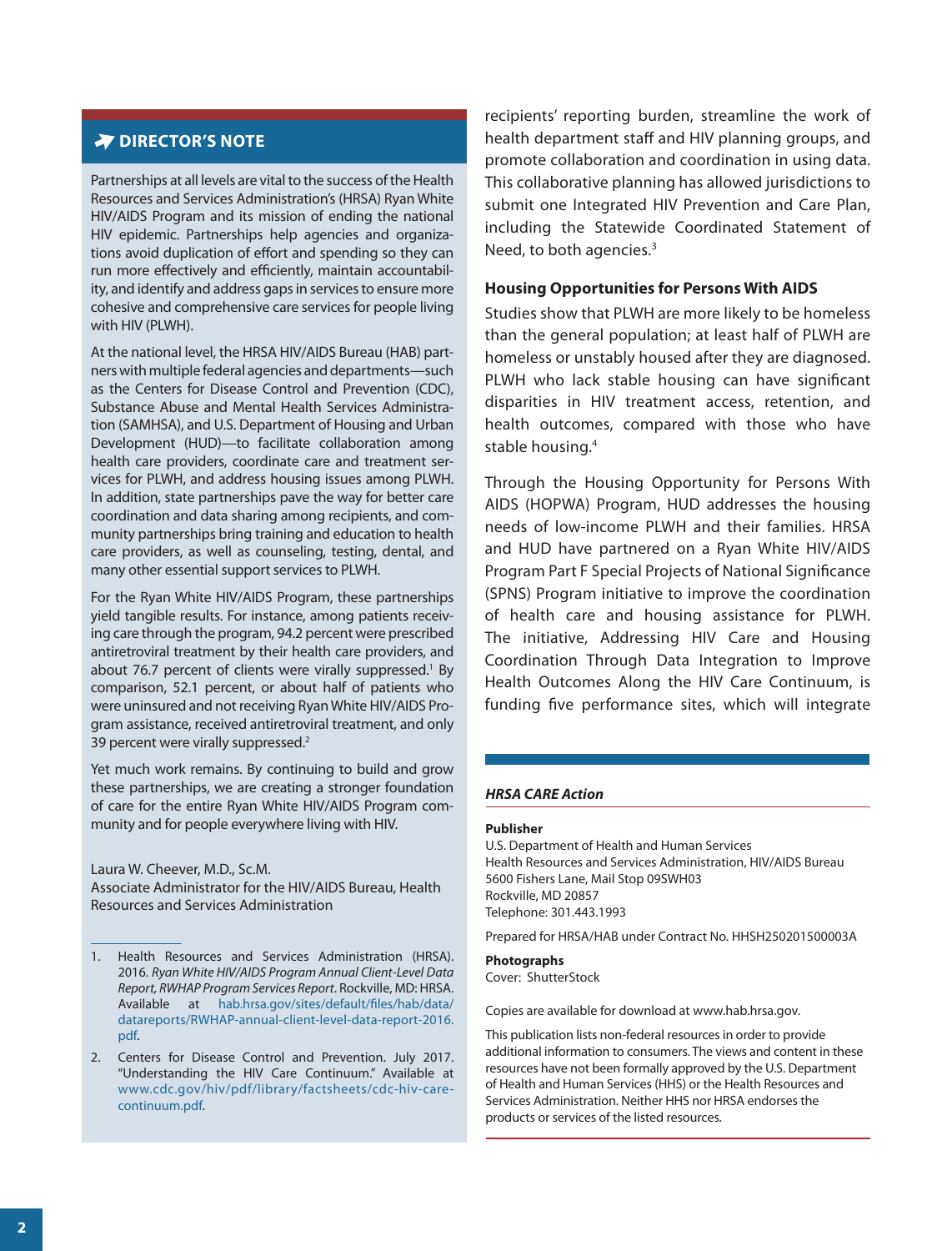HRSA and HUD data systems and enhance service coordination over two years.<sup>5</sup>

Most Ryan White HIV/AIDS Program and HOPWA data systems are "silos," which may result in knowledge gaps between Ryan White HIV/AIDS Program and HOPWA providers and inefficiencies for clients accessing care and services from separate health care and housing service delivery systems. Integrating both housing and HIV care client-level data systems has the potential to improve a community's ability to coordinate services, identify and address service gaps, and evaluate program efectiveness across the two programs.

# **Partnerships for Care**

In 2014, HRSA and CDC collaborated for the initiative "Partnerships for Care: Health Departments and Health Centers Collaborating to Improve HIV Health Outcomes," a three-year project that built sustainable partnerships between 22 HRSA-funded health centers and four CDC-funded state health departments to—

- Identify more people with undiagnosed HIV infection.
- Create new access points for HIV testing, care, and treatment.
- Improve HIV outcomes along the continuum of care for PLWH, especially disproportionately afected racial and ethnic minorities.<sup>6</sup>

The project, which ended in 2017, leveraged health centers' existing primary care infrastructures to enhance the use of data systems for public health follow-up and re-engagement in care and to build the capacity of the health care workforce.<sup>7</sup>

Eligible health centers were required to have formal partnership agreements with a funded state health department, have at least 30 percent of health center patients representing racial and ethnic minority populations, use electronic health records, and not be receiving direct funding under Part C of the Ryan White HIV/AIDS Program.8

# **BREAKING DOWN BARRIERS TO DATA-SHARING IN ARIZONA**

Working through the organizational and legal barriers to sharing data has been one of the biggest challenges for the Ryan White HIV/AIDS Program in Arizona. After more than eight years of efort and signifcant attempts to create data-sharing agreements based on the recipients' experience with developing an integrated eligibility system for Parts A and B, the Arizona Department of Health Services (ADHS), Maricopa County Department of Public Health (MDCPH), and the Maricopa Integrated Health System (MIHS) are close to reaching an agreement.

Agency officials described a multilevel process in which partners from Ryan White HIV/AIDS Program Parts A, B, C, and D, as well as agency legal counsel and procurement staff from these agencies, were all involved in developing the agreements to ensure all sides were represented.

The following kinds of client-level data will be shared from each agency's CAREWare and Eligibility systems:

- Race/ethnicity.
- HIV diagnosis.
- Income.
- Housing status.
- 
- Eligibility status.
- Last medical and case management visit. ADAP and Ryan White HIV/AIDS Program A/B eligibility status.
	- • Viral load.

Data sharing lays the foundation for a coordinated and integrated client data system and will enable the agencies to evaluate health outcomes and maximize resources by creating system efficiencies that had not previously existed, agency officials said.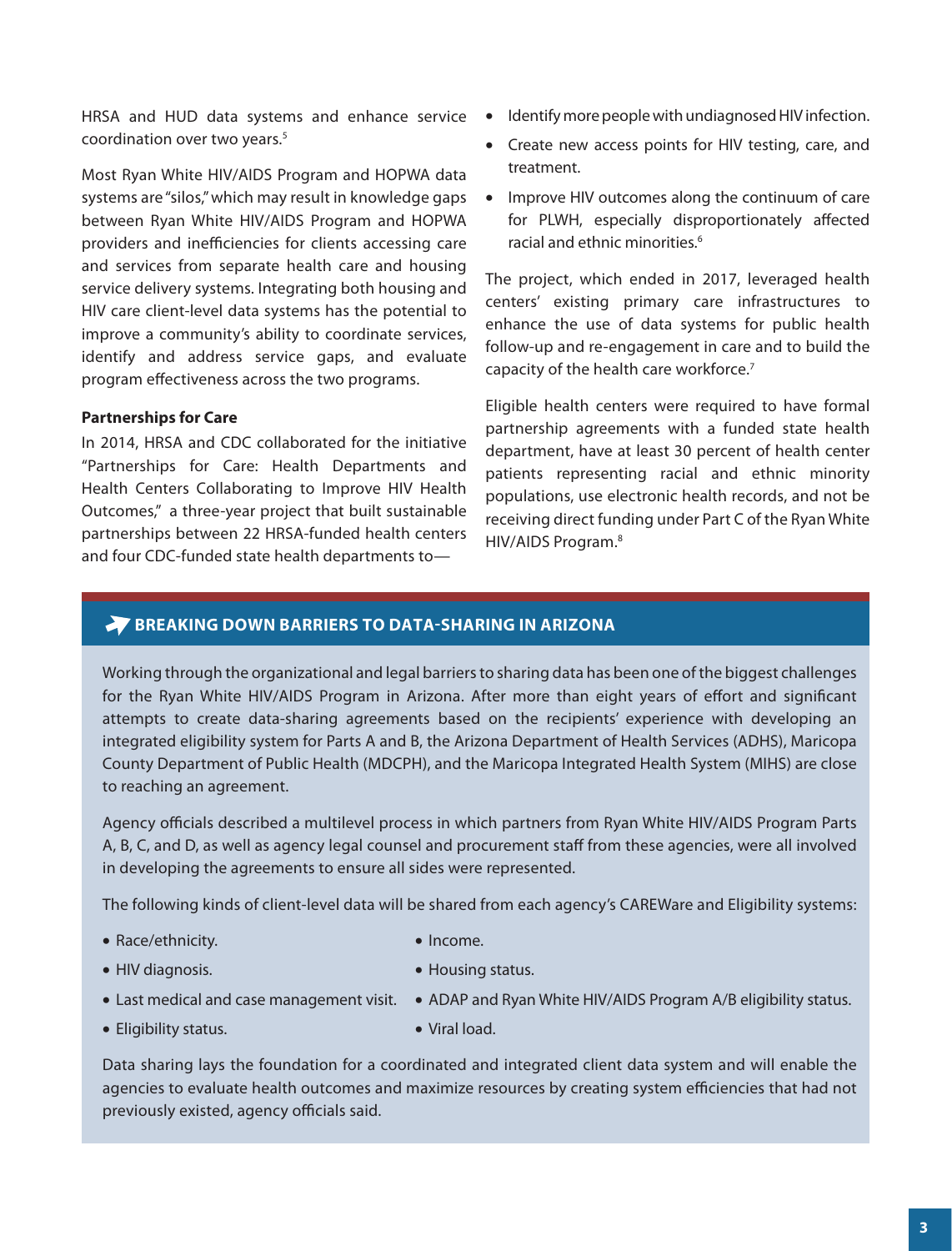By facilitating collaboration among health care providers through 36 HIV Care Teams—which included one primary care provider trained in HIV care and at least two other service providers—health centers had accomplished the following by the end of the project's second year:

- Provided HIV testing to 77,347 patients.
- Integrated HIV services into primary care and served 7,427 PLWH, 83 percent of whom were prescribed antiretroviral therapy.
- Showed an improving trend in viral suppression rates for PLWH; 76 percent of these patients were virally suppressed.
- Re-engaged 857 PLWH in HIV care.<sup>9</sup>

# **State Partnerships**

HRSA HAB's Ryan White HIV/AIDS Program Part B funds grants to states to improve the quality, availability, delivery, and organization of HIV care, treatment, and support services. Part B funding includes the AIDS Drug Assistance Program (ADAP), which enables recipients state health departments or other state entities—to provide medications to clients. States must use Part B grant funds to provide core medical and support services to PLWH.<sup>10</sup>

Partnership plays a critical role for Part B recipients to ensure that PLWH have access to HIV care and treatment services. One example of this is the coordination between HRSA's HAB and CDC's Division of HIV/ AIDS Prevention to support integrated data sharing among local, state, and territorial health departments. HAB strongly encourages establishing data-sharing agreements to ensure clarity about the process and purpose of data sharing and use. Integrated HIV data sharing and use by local, state, and territorial health departments can promote progress in reaching the goals of ending the national HIV epidemic and improving outcomes on the HIV care continuum.<sup>11</sup>

## **Metropolitan and Local Partnerships**

HRSA HAB's Ryan White HIV/AIDS Program funds cities, counties, and community-based organizations through—

- Part A, which funds medical and support services to Eligible Metropolitan Areas and Transitional Grant Areas (TGAs)—population centers that are the most severely affected by the HIV epidemic.
- Part C, which administers funds for local, communitybased organizations to provide comprehensive primary health care and support services in an outpatient setting for PLWH through Early Intervention Services and ambulatory care.
- Part D, which administers funds for local, communitybased organizations to provide outpatient, ambulatory, family-centered primary and specialty medical care for women, infants, children, and youth living with HIV.
- Part F, which funds clinician training, technical assistance, and the development of innovative models of care to improve health outcomes and reduce HIV transmission.

## **Improving Access to Dental Care in Maryland**

In addition to routine dental issues, PLWH can have oral health problems associated with weakened immune systems. Uninsured PLWH are three times more likely to have untreated dental needs than PLWH with private insurance. In addition, oral infections, mouth ulcers, and other severe dental conditions associated with HIV infections go untreated more than twice as often as other health problems related to the disease.<sup>12</sup>

All Ryan White HIV/AIDS Program Parts may support the provision of oral health services. However, two Part F programs focus on funding oral health care for PLWH: the HIV/AIDS Dental Reimbursement Program and the Community-Based Dental Partnership Program (CBDPP). Between July 2014 and June 2015, nearly 7,200 dental students, residents, and dental hygiene students provided oral health services to more than 38,400 individuals living with HIV.

Partnership plays a key role in the implementation of CBDPP. Since 2002, the Program has been increasing access to oral health care services for PLWH and providing education and clinical training for oral health providers, especially those practicing in communitybased settings. The program works through multipartner collaborations between dental and dental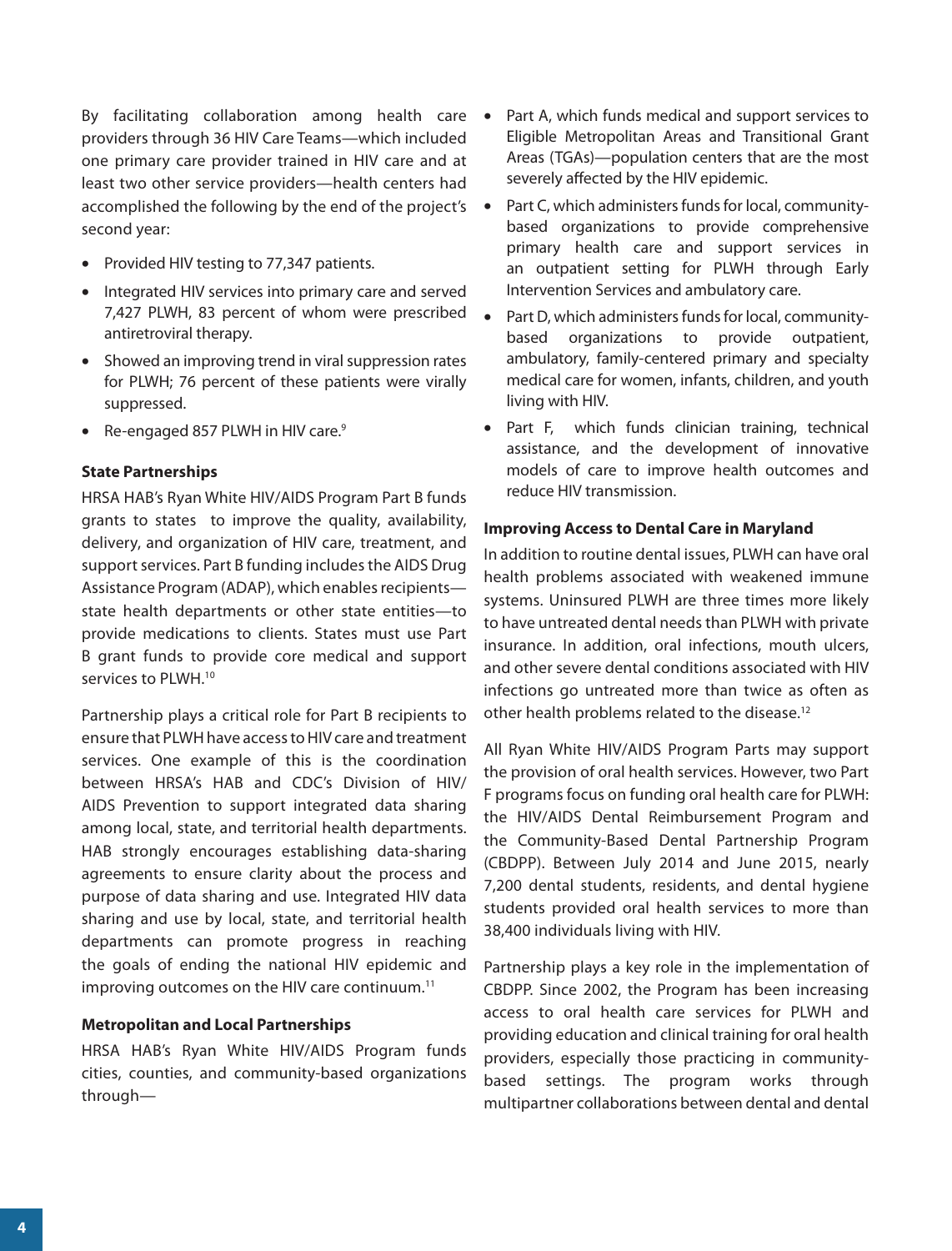<span id="page-4-0"></span>hygiene education programs and community-based dentists and dental clinics.13

For example, through the Ryan White HIV/AIDS Program, the University of Maryland School of Dentistry's PLUS Clinic has been providing dental care for PLWH for 25 years. Services offered include restorations (fllings); dentures and partial dentures (bridges); single-unit crowns; extractions; root canal therapy; diagnosis (biopsy) and treatment of oral pathology; and periodontal therapy with continued maintenance at regular intervals according to the dental treatment plan. Students working in the clinic are trained to identify the dental conditions associated with PLWH. They are taught how to provide their services in a caring environment sensitive to the needs of PLWH and how to practice proper infection-control techniques.

# **STORIES FROM THE FIELD: ARIZONA DEPARTMENT OF HEALTH SERVICES, MARICOPA INTEGRATED HEALTH SYSTEM, AND MARICOPA COUNTY DEPARTMENT OF PUBLIC HEALTH (PARTS A, B, C AND D)**

# **Successful Partnerships in Arizona Help Ryan White HIV/AIDS Program Agencies Share Data, Improve Clients' Health, and Enhance Client Services**

Thanks to successful partnerships among the ADHS, MIHS, and MCDPH, both Ryan White HIV/AIDS Program staff and clients are benefiting from a newly integrated eligibility data system and enhanced care services.

These three Ryan White HIV/AIDS Program grant recipients collaborated for several years to identify and address each of the partner's challenges to sharing data. The agencies have built and maintained a very strong partnership that has helped their clients achieve an overall viral load suppression rate of 90 percent.

Collectively, these agencies provide HIV/AIDS care and treatment, behavioral health and social services, and medication and fnancial assistance to more than 12,000 PLWH in Arizona under Parts A, B, C, and D of the Ryan White HIV/AIDS Program. Through their partnership, the Ryan White HIV/AIDS Program recipients in Arizona have created a cohesive network that enables

seamless service delivery. Together, ADHS, MIHS, and MCDPH successfully reach more clients in historically underserved areas and address some of the barriers to service that create and sustain health disparities.

## **Benefts of Data Sharing**

The integrated eligibility data system lays the foundation for a coordinated, if not an integrated, client data system, according to the partner agencies, whose programs provide services to many of the same clients. By integrating named client data, clinical data, and reliable income and insurance information, the programs can do the following:

- Ensure clients stay engaged in their care.
- Share viral load data collected by ADAP and Part A among the partner agencies, without adding an extra burden on clients or clinics.
- Monitor overall trends, as well as current and emerging HIV-related health disparities.
- Use named client data to coordinate interventions, improving linkage to care, treatment adherence, and viral load suppression. The partnership's biggest access to care success has been alerting clients to their potential eligibility for insurance and following up to ensure they enroll. The leveraged data systems have enabled recipients to reach a 98 percent insurance enrollment rate.
- Coordinate quality improvement efforts by flagging clients served by multiple agencies and designating agency leads for specific projects/efforts. This coordination reduces duplicative efforts among ADAP, case managers, and clinics.

For the data-sharing partnership to succeed, each agency had to have signifcant trust that the other partners would strictly adhere to the data-sharing agreements and that its own issues would be completely addressed. Additionally, it was important that the Chief Executive Officer of each agency support the partnership among the Ryan White HIV/AIDS Programs.

## **Filling in the Gaps**

In addition to partnering with one another to share data, the agencies partner with Aunt Rita's Foundation, a nonproft fundraising organization that helps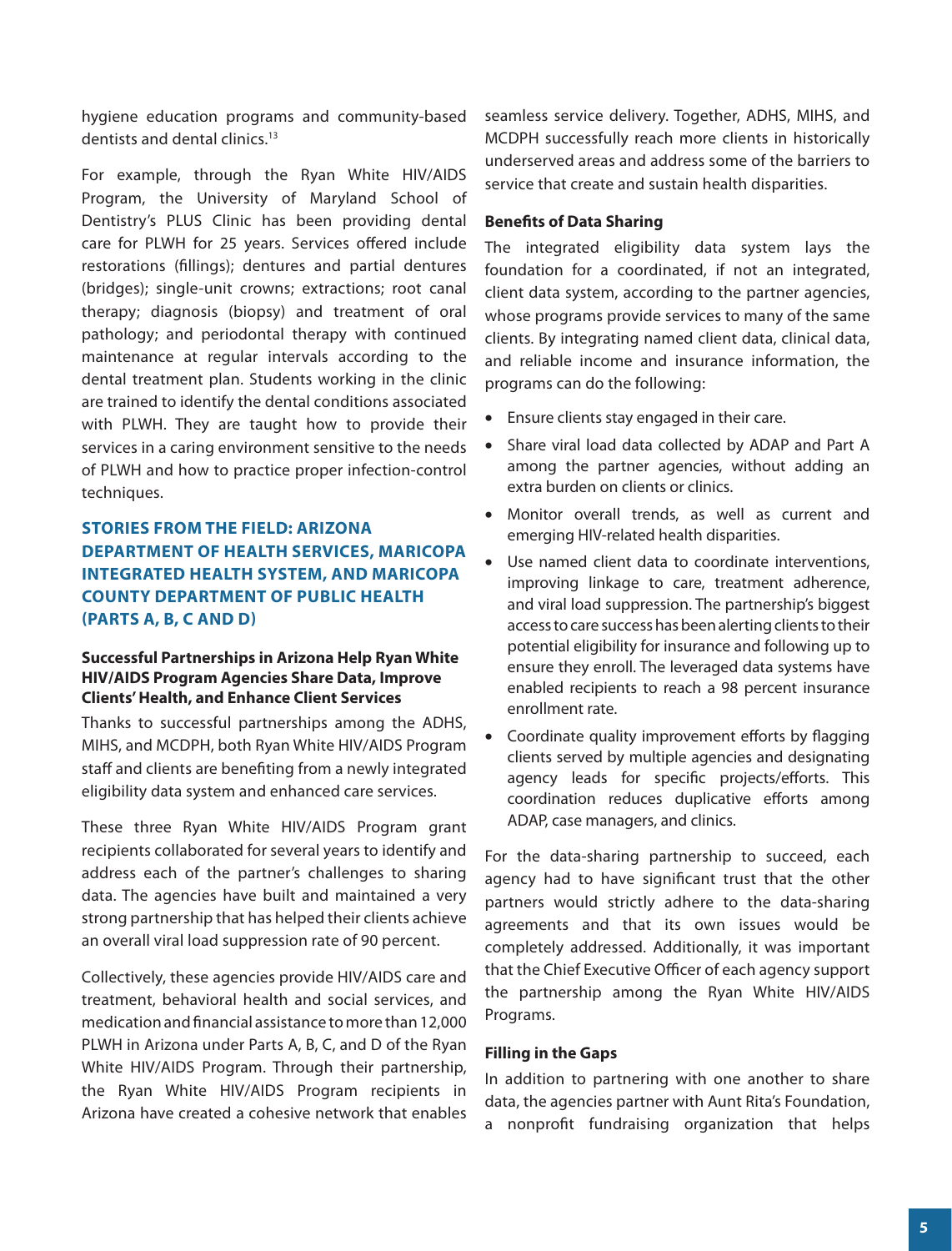<span id="page-5-0"></span>Arizona agencies and organizations provide additional client services and support to PLWH. With foundation funding, community-based agencies can provide such critical services as HIV testing, public education awareness campaigns, and other clinical and support services not funded by federal or state agencies.

Eric Moore, Senior HIV Program Manager at MIHS, believes that regular communication is key to the success of the Ryan White HIV/AIDS Program partnerships in Arizona. "Pick up the phone; you never will accomplish anything unless you talk to people," said Moore. "You must be committed to excellence, which will help you pull strength from your partners," added Rose Conner, Program Manager for Part A at MDPH. "You can do anything, but you can't do everything. You have to have each other's backs."

# **STORIES FROM THE FIELD: BEXAR COUNTY HOSPITAL DISTRICT, ADMINISTRATOR OF THE RYAN WHITE HIV/AIDS PROGRAM PART A AND B FUNDS ON BEHALF OF THE SAN ANTONIO TRAN-SITIONAL GRANT AREA, SAN ANTONIO, TEXAS**

# **Unique Partnerships in San Antonio Help Ryan White HIV/AIDS Program Maximize Services to PLWH**

Through unique and nontraditional partnerships, the Bexar County Hospital District Ryan White HIV/AIDS Program is reaching PLWH who otherwise would not have access to HIV care and support services.

The Bexar County Hospital District Ryan White HIV/ AIDS Program has a 22-agency memorandum of understanding (MOU) with a broadly developed network of community organizations, many of which they consider non-traditional partners, such as the San Antonio Police Department, San Antonio Food Bank, and local Veterans Administration. For example, the Ryan White HIV/AIDS Program has worked with the San Antonio Police Department for several years to distribute street kits containing condoms and information about HIV testing, treatment, and linkage to care to sex workers.

 located primarily in downtown San Antonio to provide The Bexar County Hospital District Ryan White HIV/ AIDS Program contracts for services with organizations

outpatient ambulatory health care; outpatient substance use, mental health, and early intervention services; dental services; medication payment assistance; medical and non-medical case management; medical nutrition therapy; medical transportation assistance; health insurance premium and cost-sharing assistance; and such support services as emergency fnancial assistance for clients and access to a food bank. Ryan White HIV/AIDS Program provider organizations include the University Health System Family-Focused AIDS Clinical Treatment Services Clinic, San Antonio AIDS Foundation, Alamo Area Resource Center (which houses a Lesbian, Gay, Bisexual, Transgender, Queer [LGBTQ] Health Equity Clinic), Centro Med Santa Rosa, and B.E.A.T. AIDS Coalition Trust.

The Bexar County Hospital District administers Ryan White HIV/AIDS Program Part A on behalf of the San Antonio Transitional Grant Area (SATGA). It receives guidance from the San Antonio HIV Health Services Planning Council on community needs, priorities, and percentages for how program funds should be spent within the SATGA. It also receives Ryan White HIV/AIDS Program Part B funding and collaborates locally with organizations receiving Parts C, D, and F funding.

The Bexar County Hospital District's Ryan White HIV/ AIDS Program serves 4,022 PLWH out of the area's 6,343 identifed PLWH. San Antonio has the largest concentration of PLWH in the SATGA. About 91 percent of Ryan White HIV/AIDS Program clients served live in Bexar County, and the remainder live in one of three surrounding counties.

The SATGA's client population is between six percent and seven percent African American and 63 percent Latino. Eighty percent of new HIV cases are men who have sex with men, 12 percent are heterosexual, and six percent are injection drug users. Seventy percent of PLWH receiving care through the Ryan White HIV/ AIDS Program have achieved viral suppression, with an 89 percent retention in care rate.

# **Partnering to Address HIV and Syphilis**

The HIV Syphilis Testing Task Force is one of Bexar County Hospital District's most active partnerships. The task force formed in response to the city's increasing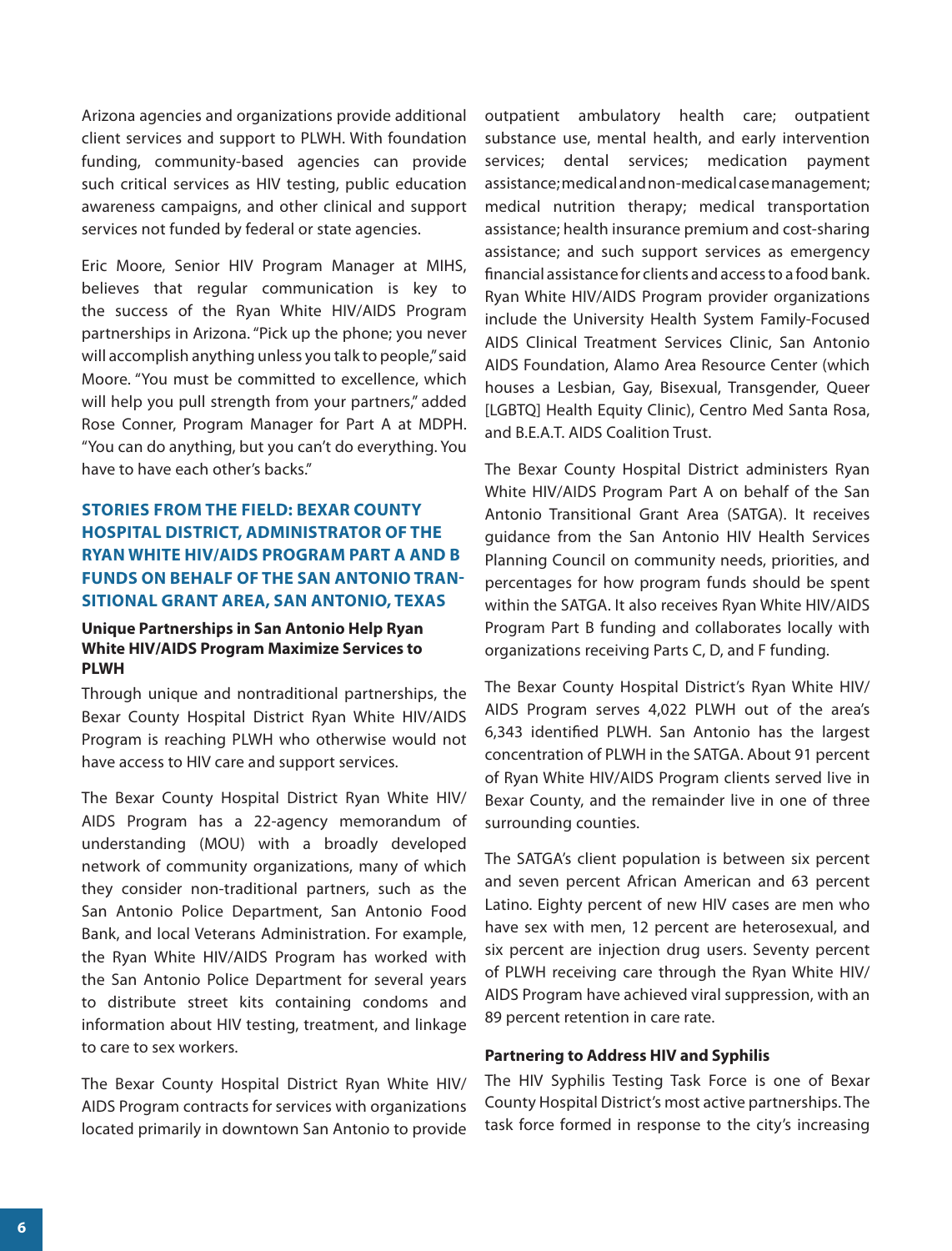<span id="page-6-0"></span>rates of syphilis and congenital syphilis and the need to address and share resources to reduce the incidence of both HIV and syphilis in the community.

The Bexar County Hospital District Ryan White HIV/AIDS Program was one of the task force's founding sponsors and served as a co-chair, providing monthly meeting space, overall administrative support, and training assistance, such as training community outreach workers in the use of both male and female condoms and providing access to phlebotomy training.

The all-volunteer task force holds monthly meetings that bring together an average of 30 to 40 people from about 90 San Antonio health agencies and organizations, including schools, universities, the Coalition Against Sex Trafficking, and HIV-specialized pharmacies.

During the meetings, partners discuss the challenges, gaps, and progress related to local testing, prevention, treatment, and linkage-to-care eforts. Task force members strive to identify strategies for most efficiently working together, using resources, decreasing duplication of services, and determining where to concentrate services. Other task force activities include assessing the community's epidemiological data and identifying gaps where testing and treatment barriers exist. Since no single organization can cover all of these areas, the task force collaborates to fnd the best ways to meet the community's needs.

"We could not do our work without partnerships," says Charlene Doria-Ortiz, Ryan White HIV/AIDS Program Director. "The [HIV] epidemic is community-driven, so we must be community-driven. If we do not know the community, we cannot develop and design strategies that would be efective in reducing the rate of HIV in our community.

## **Successful Partnerships Take Time**

Building trusting relationships that have developed slowly over time has been key to the success of Bexar County Hospital District's partnerships. Offering partners consistent systems, showing respect, listening to and learning from one another, and valuing each partner's input are also essential to successful partnerships.

"We make 'community input' an ongoing verb and action with us," says Ms. Doria-Ortiz. "A partnership is not a one-time meeting, but a living thing that we work on constantly. Our relationships are braided in the fabric of our program and make a diference in our community."

# **STORIES FROM THE FIELD: ALASKA NATIVE HEALTH CONSORTIUM, ANCHORAGE, ALASKA (RYAN WHITE HIV/AIDS PROGRAM PART C AND PART F)**

# **Consolidating Partner Strengths and Services, Leveraging Technology, and Crafting Creative Solutions Break Through Alaska's Barriers to HIV Care**

Providing health services to PLWH in remote areas of Alaska can be very challenging. Barriers include stigma, long-distance travel to access care, limited access to quality HIV care, and low retention rates among primary medical care providers.

Finding creative solutions and partnerships among Ryan White HIV/AIDS Program HIV care providers who may live very far from clients, local community leaders, and PLWH is essential. However, the Alaska Native Health Consortium (ANHC) is doing just that by breaking through barriers to service delivery and care for both their rural and urban PLWH clients.

ANHC is a nonproft Tribal health organization designed to meet the unique health needs of Alaska Native and American Indian people living in Alaska. ANHC receives Ryan White HIV/AIDS Program Part C funding for providing clinical HIV medical care services and Part F funding as an AIDS Education and Training Center.

ANHC provides HIV clinical care services to about 245 PLWH at the Alaska Native Medical Center in Anchorage. Through partnerships, ANHC has established field clinics that offer HIV care to patients in rural areas across the state. Patients range in age from very young people to older adults.

To better serve patients living in rural and remote areas of Alaska, ANHC teamed with 10 Tribal health partners to establish feld clinics. Every six weeks, ANHC staf travel to diferent feld clinics across the state. ANHC staff have earned the trust and respect of Tribal leaders by closely communicating and collaborating with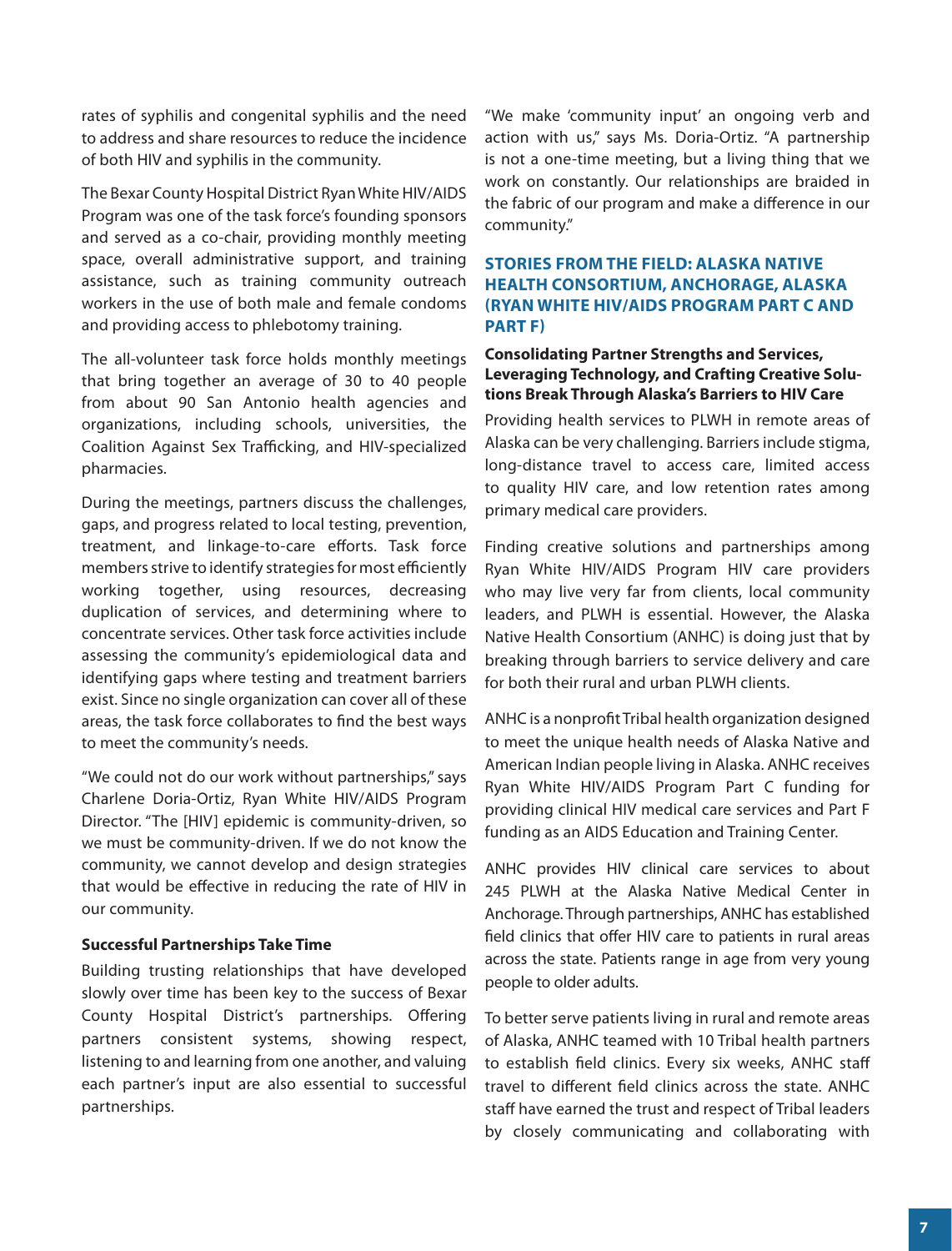them when planning site visits and determining which services to offer patients.

Through its Ryan White HIV/AIDS Program Capacity Building Development grant, ANHC partners with local providers to offer HIV training, education, counseling, and testing services in 28 remote villages in the frontier region of southwest Alaska. To reduce the need for community health workers to travel from their remote villages to hospital hubs in the frontier region, ANHC uses live video visits from the hospital to conduct tele-trainings.

Partnerships form with people who are passionate about improving the lives of PLWH and who are looking for ways to collectively improve their efforts, according to Laurali Riley, Program Manager for HIV Clinical Services at ANHC. Partners work together to identify service limitations and look for ways other organizations can complement and fll service gaps.

For example, in Anchorage, homelessness is a serious challenge due to the high cost of living and limited housing. About 63 percent of ANHC's PLWH patient population living in Anchorage is homeless or at risk for homelessness. In addition, substance use disorder among patients is on the rise. Since ANHC provides only HIV medical care and treatment, it forged a partnership through an MOU with the Alaska AIDS Assistance Association. Also known as The Four A's, this nonproft HIV/AIDS service organization provides ANHC Ryan White HIV/AIDS Program clients with case management, mental health services, substance use treatment, housing assistance, nutrition counseling, and medication assistance programs to ensure that ANHC patients have access to such services.

ANHC also partners with the Anchorage-based South Central Foundation to provide primary care services to PLWH. In addition, ANHC has a close working relationship with the Alaska Health Department's epidemiology program, with which it meets monthly, along with The Four A's, to review data and identify PLWH who need care. Together, the partners identify strategies to get patients engaged or reengaged in care.

For the past 12 years, ANHC has also had an MOU with the Interior Community Health Center based in Fairbanks, Alaska's second-largest city. The Interior Community Health Center offers primary care services consisting of medical, dental, and integrated behavioral health services for people in Alaska's interior region. Because the Interior Community Health Center does not offer HIV medical care, ANHC holds quarterly HIV clinics and provides medical case management for the Fairbanks area. They then hold remote follow-up HIV care with patients as needed.

This partnership has been very well received by health center providers and patients. "Primary care providers appreciate the HIV care providers' expertise, as with so many competing priorities primary care providers may not be as up-to-date with changing optimal care recommendations—especially when they have only a few patients living with HIV. Patients really appreciate the specialty care," says Ms. Riley.

# **LESSONS LEARNED**

Successful ANHC partnerships in Anchorage and the rural areas of Alaska have contributed to a viral suppression rate among ANHC clients of 93 percent. Ms. Riley cites several key elements to the success of ANHC that enable the community at large to address the challenging barriers they face working in Anchorage, as well as across this vast state.

"It takes a village" to address the myriad needs, Ms. Riley emphasizes. According to her, fexibility is key, and because what works in one community may not work in another, it is important to fnd local champions. In addition, consistency helps solidify partnerships. It is important to be present and keep commitments because everyone is very busy and has limited time. "You want to be the one organization to count on," says Ms. Riley.

Keeping the best interest and outcomes of PLWH at the forefront of partner discussions is important to the success of partnerships. Finally, providing care in such a vast area requires creativity, good listening skills, and having an open mind to consider unique approaches to service delivery.